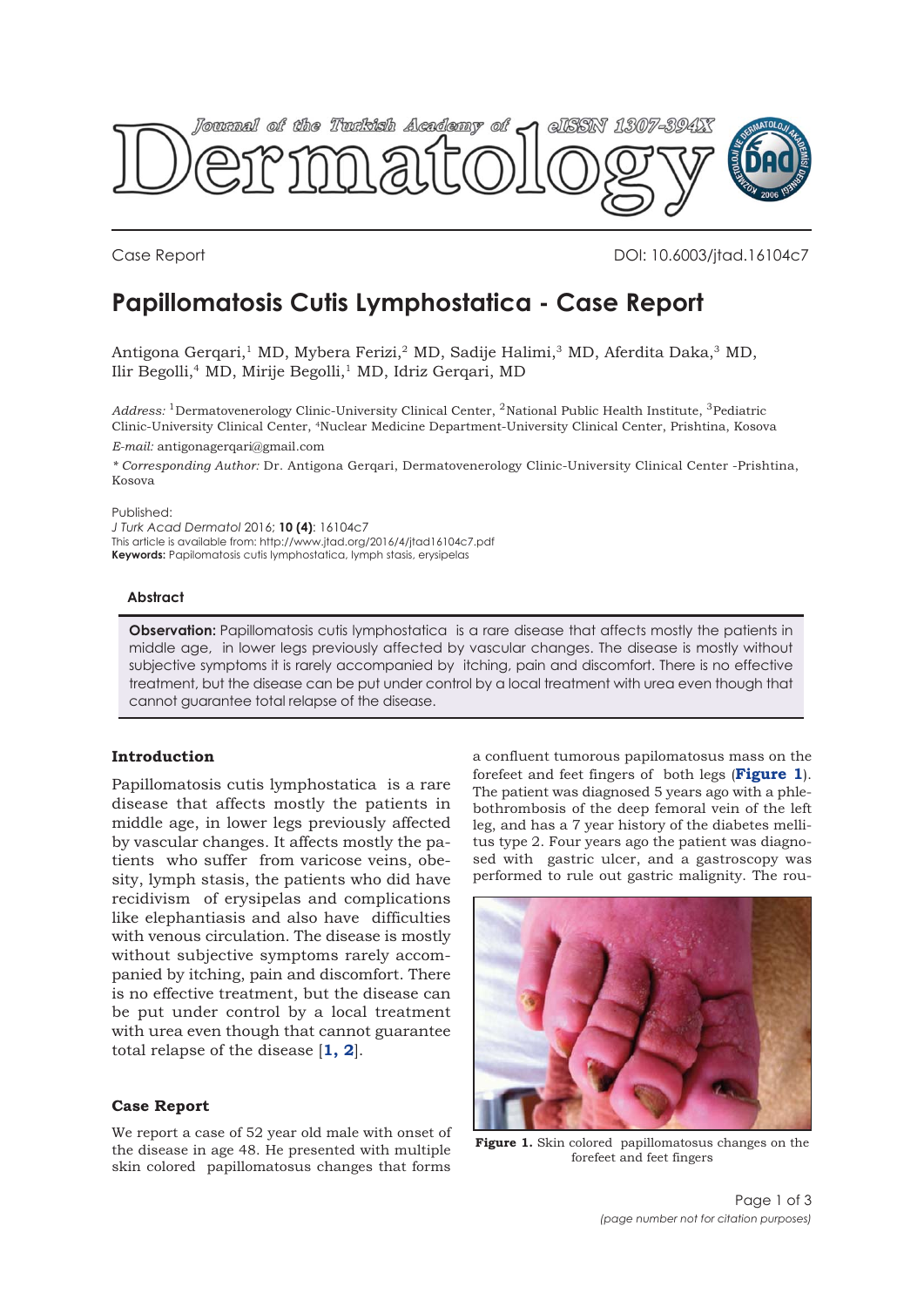<span id="page-1-0"></span>tine analyses showed high level of glucose 9,8 (normal range 3,8-6,1mmol/L) and cholestrol 8(normal range<6,5 mmol/L) and a mild anemia – hematocrit 30(normal range35-45).The biopsy with a total excision of one papular change was performed. Echo Doppler was performed and showed a partial thrombi in left deep femoral vein. After the evaluation the diagnosis was also approved by a vascular surgeon. Because the patient was under the treatment of anticoagulants, the biopsy of the skin was not performed.

The patient was treated with Penicilline and after two week treatment the cryotherapy was applied two times a week, for a two week and since the results was poor the retinoid cream was applied during the one month period. However the response was not ideal, but the patient still did follow the cryotherapy in outpatient clinic after he left the hospital for another two weeks.

## **Discussion**

Papillomatosis cutis lymphostatica is a rare disease that can appear in lymphadematosus base that is primary or it can be caused by obesity that initially forms cellulites and in a final stage leads to papilomatosis cutis lymphostatica with the consequence like disfiguration [**3**]. Also the change is a companion in some rare cases of hypostatic dermatitis and varicose veins. The neoplasms, heart failure, trauma, obesity and hypothyroidism [**4**] are also some of the causes. The disease affects the lower limbs especially the dorsal aspect of the toes [**5, 6**]. The diagnosis is made from the clinical signs and skin biopsy. The biopsy shows reactive papilomatosus changes with multiple lymph plexus.

The treatment consists of debridement of hyperkeratotic changes, exfoliation of the dead cells and local treatment that made a soft pealing of the papilomatosus growth11. The cryotherapy and surgery is sometimes performed. Also the cream that contains urea is helpful.

The topical and oral retinoids are also successful in a treatment of epidermal proliferation and inflammation [**1**]. The most commonly used drugs in these cases are acitretin and tarazotene [**1**]. Based on a origin of lymphoedema there are cases where the antibiotics are the choice therapy, in a treatment of underlying erysipelas. The best

results are made with a long term of penicillin or cephalosporin's to prevent recidivism [**1**].

The compression with elastic bandage may be helpful [**[7](#page-2-0)**].

The surgery is performed in the cases where other forms of treatment does not show any success, and this action includes debridement [**[8](#page-2-0)**] anastomosis, and lymphatic transplantation.

### **Conclusion**

Papillomatosis cutis lymphostatica is a chronic disease with the previous conditions that compromise the lymphatic drainage and the history of many diseases like, chronic vein stasis, mechanic obstruction that leads to a vein or lymphatic stasis, swelling of the lower limb due to heart failure, metabolic disease or hormonal persisting disease [**1, 2, 4, [9](#page-2-0)**]. The final stage is deformity ,where the finding is edematous limb with a many hyperkeratotic and verrucous changes.

The therapy consist of a treatment of the primary disease and local therapy like cryotherapy, retinoids, and surgery [**[10, 11](#page-2-0)**].

The diagnosis is made by the clinical findings, anamnesis, and finally biopsy of the skin.

The differential diagnosis includes: mycotic disease of the skin, tuberculosis verrucosa,verrucae vulgaris, filariasis etc.

## **References**

- 1. Castellani A. Researches on elephantiasis nostras and elephantiasis tropica with special regard to their initial stage of recurring lymphangitis (lymphangitis recurrens elephantogenica) J Trop Med Hyg 1969; 72: 89–97. PMID: 5769718
- 2. Sisto K, Khachemoune A. Elephantiasis nostras verrucosa: a review. Am J Clin Dermatol 2008; 9: 141– 146. PMID: 18429642
- 3. Schissel DJ, Hivnor C, Elston DM. Elephantiasis nostras verrucosa. Cutis 1998; 62: 77–80. PMID: 9714902
- 4. Castellani A. Elephantiasis nostras. J Trop Med Hyg 1934; 37: 257–264.
- 5. Duckworth AL, Husain J, Deheer P. Elephantiasis nostras verrucosa or "mossy foot lesions" in lymphedema praecox: report of a case. J Am Podiatr Med Assoc 2008; 98: 66–69. PMID: 18202337
- 6. Boyd J, Sloan S, Meffert J. Elephantiasis nostrum verrucosa of the abdomen: clinical results with taza-